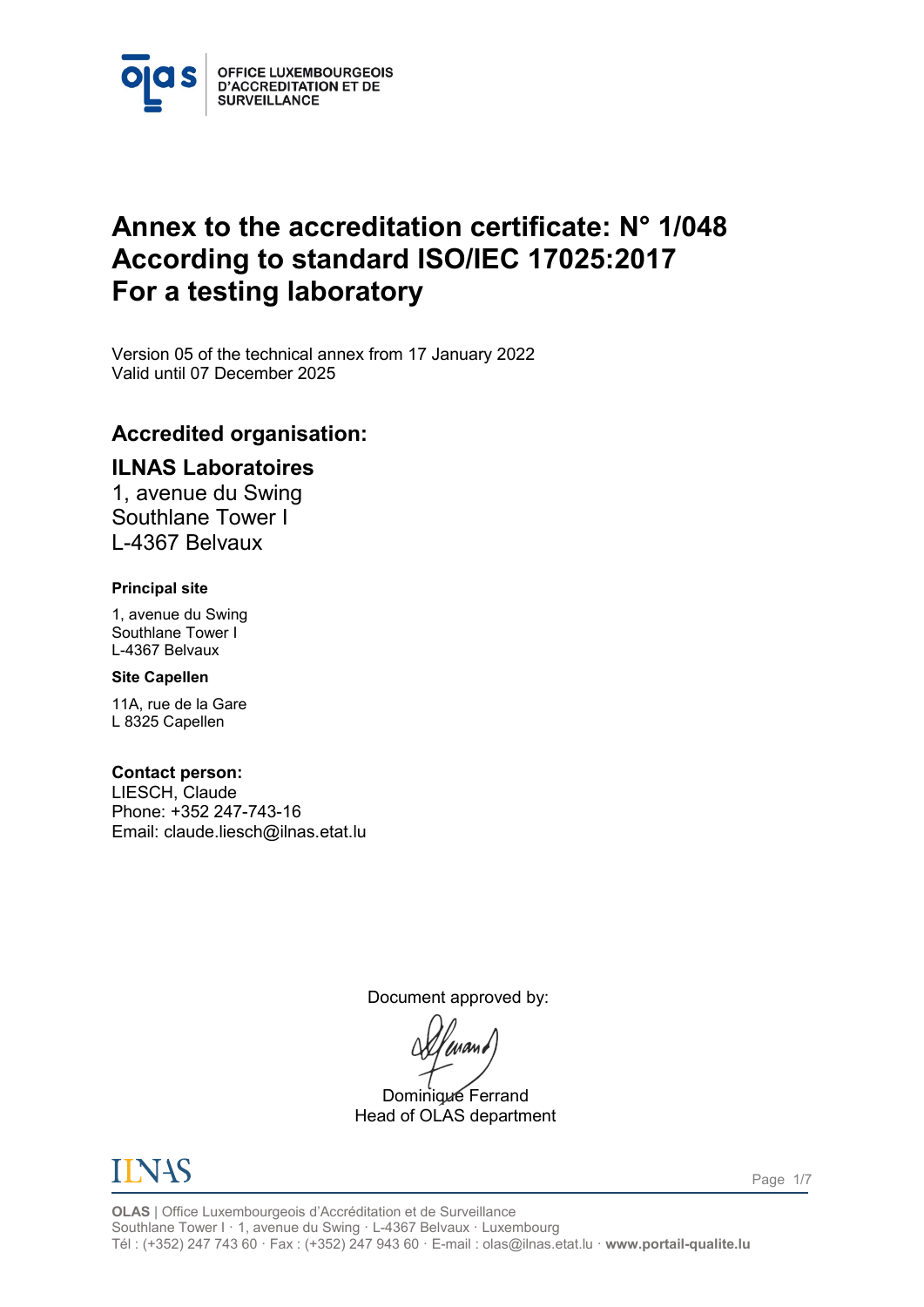

## **Site Capellen**

## **Product Safety**

| <b>Objects submitted for</b><br>analysis                       | <b>Characteristics or</b><br>properties measured                                                                                                                                               | <b>Measurement principle</b><br>and equipment                                                                                                                                                              | <b>Analysis methods</b>                                                                                                                                                                                        |
|----------------------------------------------------------------|------------------------------------------------------------------------------------------------------------------------------------------------------------------------------------------------|------------------------------------------------------------------------------------------------------------------------------------------------------------------------------------------------------------|----------------------------------------------------------------------------------------------------------------------------------------------------------------------------------------------------------------|
| (e.g. products, materials,<br>samples, matrices,<br>equipment) |                                                                                                                                                                                                | (e.g. manual or automatic<br>measurement)                                                                                                                                                                  | (e.g. published, adapted,<br>checked internally)                                                                                                                                                               |
| Domaine général : LAB13 - Properties of materials              |                                                                                                                                                                                                |                                                                                                                                                                                                            |                                                                                                                                                                                                                |
| Domaine technique : LAB13.1 - Mechanical testing               |                                                                                                                                                                                                |                                                                                                                                                                                                            |                                                                                                                                                                                                                |
| Household and similar<br>appliances<br>Luminaires              | Verification of marked<br>technical characteristics,<br>instructions and information<br>for the user.<br>Legibility, durability,<br>indelibility and dimensions of<br>the markings and symbols | Reading the instructions for<br>use and verification of the<br>resistance of the markings<br>after the rubbing test with<br>water and solvent                                                              | Product standard(s):<br>EN 60335-1:2012, cl. 7<br>EN 60335-2-x <sup>1</sup><br>EN 60598-1:2015, cl. 3<br>EN 60598-2-x <sup>2</sup>                                                                             |
| Household and similar<br>appliances<br>Luminaires              | Protection against electrical<br>shock by verification of<br>access or non-access to<br>hazardous electrical parts                                                                             | Verification of the<br>inaccessibility to live parts or<br>parts with basic insulation or<br>parts of glowing heating<br>elements                                                                          | <u> Test standard(s):</u><br>EN 61032:1998<br>Product standard(s):<br>EN 60335-1:2012, cl. 8 + 22<br>EN 60335-2-x <sup>1</sup><br>EN 60598-1:2015, cl.8<br>EN 60598-2-x <sup>2</sup>                           |
| Household and similar<br>appliances<br>Luminaires              | Stability test to check the<br>absence of overturn, or in<br>the case of an overturn<br>measurement of<br>temperature rises.<br>Protection against moving<br>parts                             | Verification of non-overturn<br>by using inclined planes.<br>Verification of the stability or<br>measurement of<br>temperatures in case of an<br>overturn.<br>Inaccessibility to dangerous<br>moving parts | Product standard(s):<br>EN 60335-1:2012, cl. 20<br>EN 60335-2- $x^1$<br>EN 60598-1:2015, cl.4.7.3<br>EN 60598-2-4:97+2018                                                                                      |
| Household and similar<br>appliances<br>Luminaires              | Test of mechanical strength<br>by verification of absence of<br>deterioration of the<br>enclosure with hazardous<br>effects                                                                    | Verification of the strength of<br>the enclosure by application<br>of shocks by means and<br>values as specified in the<br>standard                                                                        | Test standard(s):<br>EN 60068-2-75:2014<br>Product standard(s):<br>EN 60335-1:2012, cl. 21.1<br>EN 60335-2- $x^1$<br>EN 60598-1:2015, cl.4.13.1,<br>4.13.3<br>EN 60598-2-1:89, -4:97+18,<br>$-5:15, -12:06+13$ |
| Household and similar<br>appliances<br>Luminaires              | Verification of constructional<br>requirements                                                                                                                                                 | Examination of the<br>construction of the EUT in<br>order to check the<br>conformity to the                                                                                                                | Product standard(s):<br>EN 60335-1:2012, cl. 22<br>EN 60598-1:2015, cl. 4,5                                                                                                                                    |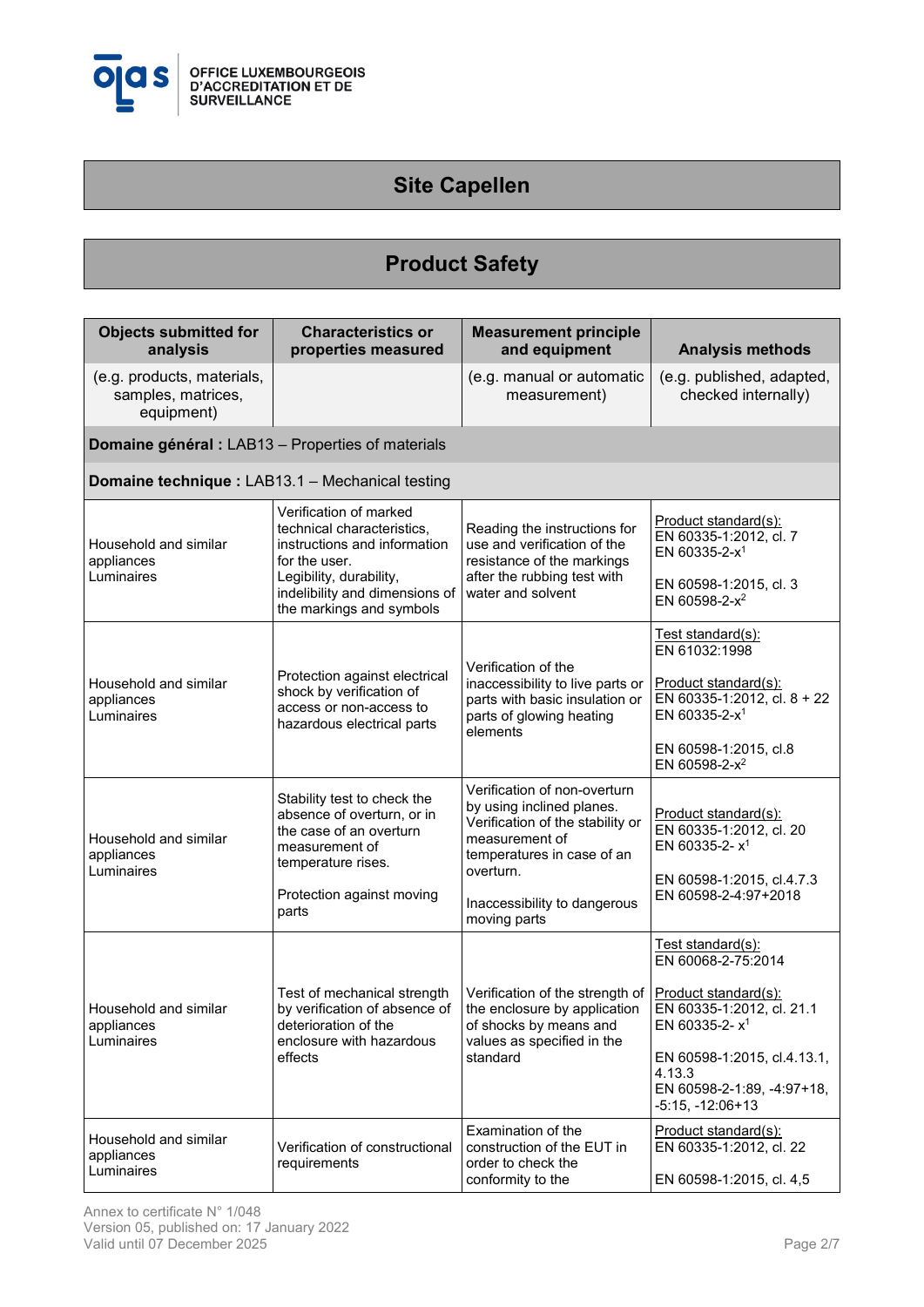

| <b>Objects submitted for</b><br>analysis          | <b>Characteristics or</b><br>properties measured                                                                                                                             | <b>Measurement principle</b><br>and equipment                                                                                                                                                                                                                                                                                                            | <b>Analysis methods</b>                                                                                                                                               |
|---------------------------------------------------|------------------------------------------------------------------------------------------------------------------------------------------------------------------------------|----------------------------------------------------------------------------------------------------------------------------------------------------------------------------------------------------------------------------------------------------------------------------------------------------------------------------------------------------------|-----------------------------------------------------------------------------------------------------------------------------------------------------------------------|
|                                                   |                                                                                                                                                                              | constructional requirements<br>of the standard                                                                                                                                                                                                                                                                                                           | EN-60598-2-1:89, -4:97,<br>$-5:15$                                                                                                                                    |
| Household and similar<br>appliances<br>Luminaires | Mechanical test on plugs of<br>plug-in devices<br>Tensile test and torque test<br>on pins                                                                                    | Measurement of the torque<br>applied to the pins engaged<br>in a socket-outlet according<br>to specifications of the<br>standard<br>Application of a pull force<br>and torque on the pins of the<br>plug to verify the mechanical<br>resistance according to the<br>specifications of the<br>standard                                                    | Product standard(s):<br>EN 60335-1:2012, cl. 22.3<br>EN 60335-2-x <sup>1</sup><br>EN 60598-1:2015, cl. 4.14.6<br>EN 60598-2-x <sup>2</sup>                            |
| Household and similar<br>appliances               | Mechanical strength test to<br>tensions and loads to check<br>the absence of deterioration<br>of components and cables<br>as well as the absence of<br>hazards after strains | Application of forces,<br>tensions on wiring, cables,<br>connectors and components                                                                                                                                                                                                                                                                       | Product standard(s):<br>EN 60335-2-x <sup>1</sup>                                                                                                                     |
| Household and similar<br>appliances<br>Luminaires | Verification of external wiring<br>and supply connections                                                                                                                    | Examination and verification<br>of the means of connection<br>to the supply according to<br>the requirements of the<br>standard.<br>Measurement of cables<br>and/or means for the supply.<br>Pull and torque test.<br>Verification of terminals                                                                                                          | Product standard(s):<br>EN 60335-1:2012,<br>$cl. 25 + 26$<br>EN 60335-2-x <sup>1</sup><br>EN 60598-1:2015, cl. 5.2<br>EN 60598-2-1:89, -4:97+18,<br>$-5:15, -8:97+13$ |
| Household and similar<br>appliances               | Tensile test on plug pins<br>(alternative automatic<br>method)                                                                                                               | Alternative method of<br>application of a pull force on<br>the pins of a plug to verify<br>the mechanical resistance<br>according to the<br>specifications of the<br>standard                                                                                                                                                                            | Product standard:<br>EN60335-1:2012, cl.22.3<br>EN60335-2- $x^1$                                                                                                      |
| Luminaires                                        | Verification of internal wiring                                                                                                                                              | Examination and verification<br>of the internal wiring of a<br><b>luminaire</b>                                                                                                                                                                                                                                                                          | Product standard(s):<br>EN 60598-1:2015, cl. 5.3<br>EN 60598-2-1:89, -4:97+18,<br>-5:15, -8:97+13                                                                     |
| Household and similar<br>appliances               | Verification of screws, fixings<br>and electrical + earthing<br>connections                                                                                                  | Examination of material and<br>type of screws, nuts and<br>material they are screwed in.<br>Measurement of the<br>diameter of the screws.<br>Verification of mechanical<br>resistance of connections by<br>tightening and untightening<br>the screws or nuts with a<br>specific torque several times<br>according to the<br>requirements of the standard | Product standard(s):<br>EN 60335-1:2012, cl. 28<br>EN 60335-2-x <sup>1</sup><br>EN 60598-1:2015, cl. 4.12<br>EN 60598-2-x <sup>2</sup>                                |
| Toys                                              | Verification of information<br>and warnings for the user.<br>Legibility, dimensions of the<br>markings and symbols                                                           | Reading and verification of<br>the instructions and<br>Warnings for use                                                                                                                                                                                                                                                                                  | Product standard(s):<br>EN 71-1:2014 + A1:2018,<br>cl. 7                                                                                                              |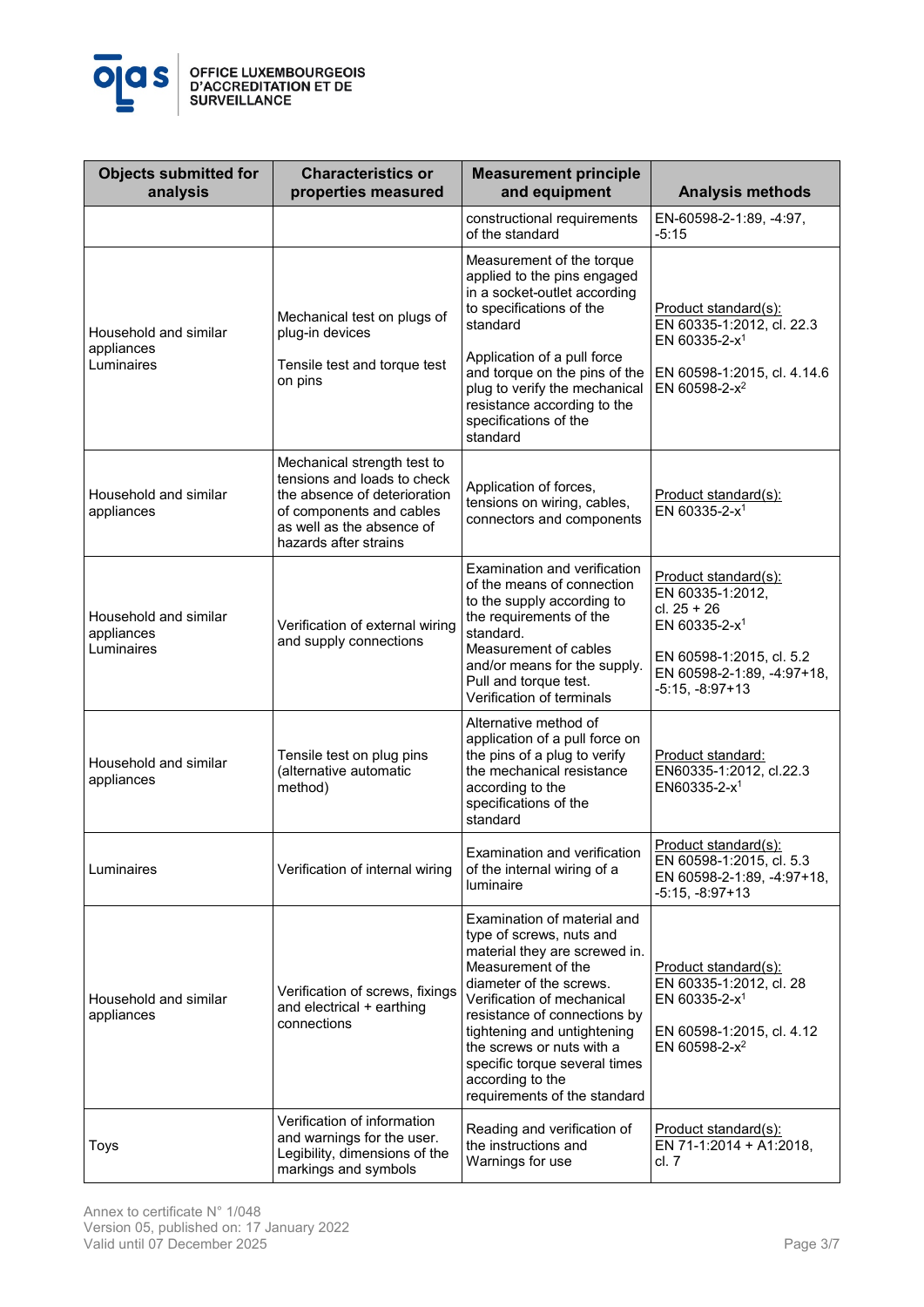

| <b>Objects submitted for</b><br>analysis | <b>Characteristics or</b><br>properties measured | <b>Measurement principle</b><br>and equipment                                                                                       | <b>Analysis methods</b>                                            |
|------------------------------------------|--------------------------------------------------|-------------------------------------------------------------------------------------------------------------------------------------|--------------------------------------------------------------------|
| Toys                                     | Small parts test                                 | Verification of dimensions of<br>detachable parts. The parts<br>are not allowed to<br>completely fit into the<br>cylinder           | <u>Product standard(s):</u><br>EN 71-1:2014 + A1:2018,<br>cl. 8.2  |
| Toys                                     | Torque test                                      | Verification if a grippable<br>part of a toy stays attached<br>after rotating it in both<br>directions                              | <u> Product standard(s):</u><br>EN 71-1:2014 + A1:2018,<br>cl. 8.3 |
| Toys                                     | <b>Tension test</b>                              | Verification if a grippable<br>part of a toy stays attached<br>after a traction was applied<br>to the part                          | <u> Product standard(s):</u><br>EN 71-1:2014 + A1:2018,<br>cl. 8.4 |
| Toys                                     | Drop test                                        | Verification if no parts of a<br>toy become detached after<br>dropping the toy 5 times                                              | <u>Product standard(s):</u><br>EN 71-1:2014 + A1:2018,<br>cl. 8.5  |
| Toys                                     | Tip over test                                    | Application of defined force<br>to large and bulky toys to<br>test if they stay in a vertical<br>position                           | <u> Product standard(s):</u><br>EN 71-1:2014 + A1:2018,<br>cl. 8.6 |
| Toys                                     | Impact test                                      | Verification if no parts of a<br>toy become detached after<br>dropping a weight on the toy<br>once, in its most onerous<br>position | Product standard(s):<br>EN 71-1:2014 + A1:2018,<br>cl. 8.7         |
| Toys                                     | Compression test                                 | Application of a compression<br>force to any accessible area<br>of the toy that is inaccessible<br>during the drop test             | Product standard(s):<br>EN 71-1:2014 + A1:2018,<br>cl. 8.8         |
| Toys                                     | Soaking test                                     | Verification if any parts<br>become detached after<br>completely submerging the<br>toy four times                                   | Product standard(s):<br>EN 71-1:2014 + A1:2018,<br>cl. 8.9         |
| Toys                                     | Accessibility test                               | Verification if a part of a toy<br>is accessible with a defined<br>probe                                                            | Product standard(s):<br>EN 71-1:2014 + A1:2018,<br>cl. 8.10        |
| Toys                                     | Sharpness of edges                               | Verification if any accessible<br>edges on a toy are sharp                                                                          | <u>Product standard(s):</u><br>EN 71-1:2014 + A1:2018,<br>cl. 8.11 |
| Toys                                     | Sharpness of points                              | Verification if any accessible<br>points of a toy are sharp                                                                         | Product standard(s):<br>EN 71-1:2014 + A1:2018,<br>cl. 8.12        |
| Toys                                     | Flexibility of metallic wires                    | Verification if metallic wires<br>of toys do not break                                                                              | Product standard(s):<br>EN 71-1:2014 + A1:2018,<br>cl. 8.13        |
| Toys                                     | Geometric shape of certain<br>toys               | Verification if any part of a<br>toy protrudes past the base<br>of a Template during the test                                       | Product standard(s):<br>EN 71-1:2014 + A1:2018,<br>cl. 8.16        |
| Toys                                     | Thickness of plastic sheeting                    | Determination of the<br>thickness of flexible plastic<br>sheeting                                                                   | Product standard(s):<br>EN 71-1:2014 + A1:2018,<br>cl. 8.25        |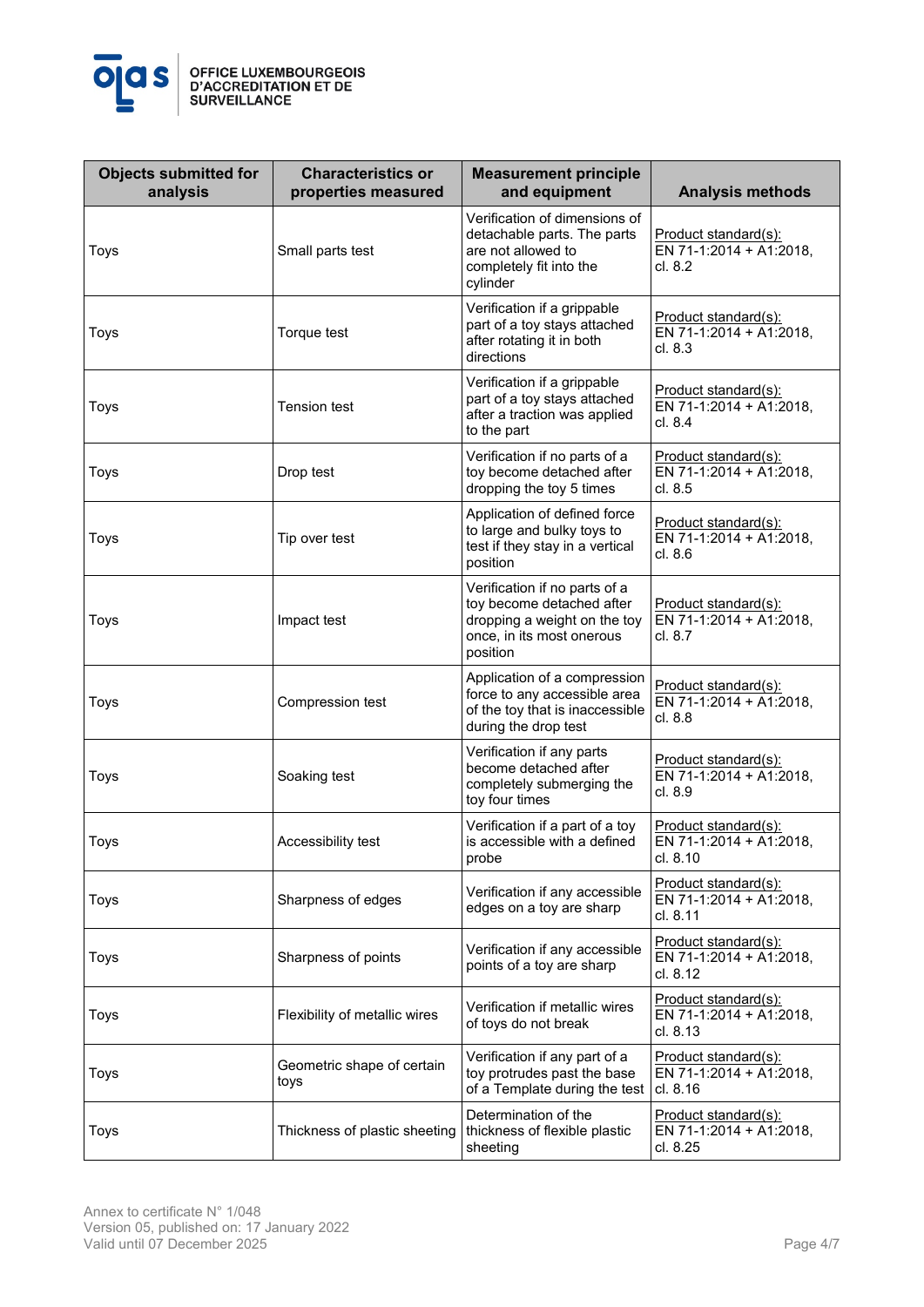

| <b>Objects submitted for</b><br>analysis                          | <b>Characteristics or</b><br>properties measured              | <b>Measurement principle</b><br>and equipment                                                                                                                                 | <b>Analysis methods</b>                                                      |
|-------------------------------------------------------------------|---------------------------------------------------------------|-------------------------------------------------------------------------------------------------------------------------------------------------------------------------------|------------------------------------------------------------------------------|
| Toys                                                              | Test for play figures                                         | Verification if any part of a<br>toy protrudes past the base<br>of a Template during the test                                                                                 | Product standard(s):<br>EN 71-1:2014 + A1:2018,<br>cl. 8.33                  |
| Toys                                                              | Tension test for magnets                                      | Verification if magnets of<br>toys can be detached                                                                                                                            | Product standard(s):<br>EN 71-1:2014 + A1:2018,<br>cl. 8.34                  |
| Toys                                                              | Magnetic flux index test                                      | Verification if the strength of<br>magnets is adequate                                                                                                                        | Product standard(s):<br>EN 71-1:2014 + A1:2018,<br>cl. 8.35                  |
| Toys                                                              | Breakaway feature<br>separation test                          | Verification if cords or chains<br>and straps intended to be<br>worn around the neck,<br>separate into parts                                                                  | Product standard(s):<br>EN 71-1:2014 + A1:2018,<br>cl. 8.38                  |
| Toys                                                              | Determination of projectile<br>range                          | Determination of the<br>maximum distance a<br>projectile can travel                                                                                                           | Product standard(s):<br>EN 71-1:2014 + A1:2018,<br>cl. 8.42                  |
| Toys                                                              | Assessment of leading parts<br>of projectiles and flying toys | Determination if the tip of<br>any projectile protrudes<br>beyond the depth of a<br>defined gauge                                                                             | Product standard(s):<br>EN 71-1:2014 + A1:2018,<br>cl. 8.43                  |
| Toys                                                              | Length of suction cup<br>projectiles                          | Determination of the length<br>of projectiles with suction<br>cups                                                                                                            | Product standard(s):<br>EN 71-1:2014 + A1:2018,<br>cl. 8.44                  |
| Toys                                                              | Kinetic energy of projectiles                                 | Verification of impact energy<br>per surface by measurement<br>of projectile mass, speed<br>and impact surface                                                                | Product standard:<br>EN71-1:2014+A1:2018,<br>cl.8.24                         |
| Toys                                                              | Length of cords, chains and<br>electrical cables              | Determination of lengths                                                                                                                                                      | Product standard:<br>EN71-1:2014+A1:2018,<br>cl.8.40                         |
| Domaine technique : LAB13.6.1 - Heating                           |                                                               |                                                                                                                                                                               |                                                                              |
| Household and similar<br>appliances                               | Heating at normal operation                                   | Operation of EUT according<br>the requirements of<br>standard.<br>Determination of points to<br>measure.<br>Temperature-measurement<br>by direct method with<br>thermocouples | Product standard(s):<br>EN 60335-1:2012, cl. 11<br>EN 60335-2-x <sup>1</sup> |
| Toys                                                              | Measurement of<br>temperature rise                            | Verification if toys containing<br>a heat source do not ignite<br>or represent a risk of burning                                                                              | Product standard(s):<br>EN 71-1:2014 + A1:2018,<br>cl. 8.30                  |
| <b>Domaine technique: LAB13.6.2 - Resistance to heat and fire</b> |                                                               |                                                                                                                                                                               |                                                                              |
|                                                                   |                                                               | Analysis, determination and                                                                                                                                                   | Test standard(s):<br>EN 60695-10-2:2014                                      |

|                                                   |                                                                           | Analysis, determination and<br>preparation of the parts to be                                                                       | 1651 Stariyaryi S <i>i</i> .<br>EN 60695-10-2:2014                                                          |
|---------------------------------------------------|---------------------------------------------------------------------------|-------------------------------------------------------------------------------------------------------------------------------------|-------------------------------------------------------------------------------------------------------------|
| Household and similar<br>appliances<br>Luminaires | Ball pressure test by<br>examination of the diameter<br>of the impression | tested.<br>Verification of the resistance<br>to heat of insulating material<br>by applying a ball pressure<br>apparatus in climatic | Product standard(s):<br>EN 60335-1:2012, cl. 30.1<br>EN 60335-2-x <sup>1</sup><br>EN 60598-1:2015, cl. 13.2 |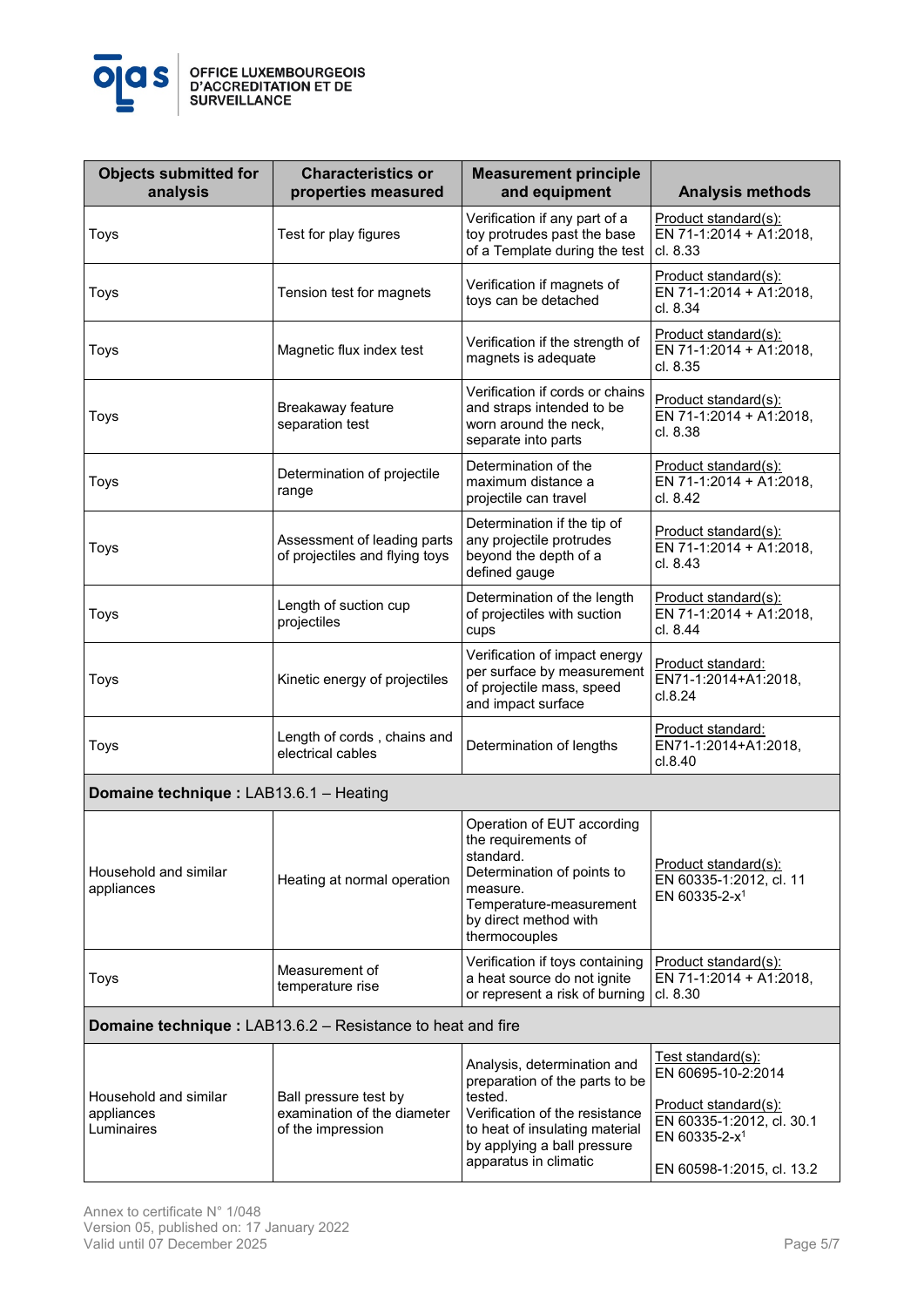

| <b>Objects submitted for</b><br>analysis                            | <b>Characteristics or</b><br>properties measured                                                                                                                         | <b>Measurement principle</b><br>and equipment                                                                                                                                                                            | <b>Analysis methods</b>                                                                                                                                                                                 |
|---------------------------------------------------------------------|--------------------------------------------------------------------------------------------------------------------------------------------------------------------------|--------------------------------------------------------------------------------------------------------------------------------------------------------------------------------------------------------------------------|---------------------------------------------------------------------------------------------------------------------------------------------------------------------------------------------------------|
|                                                                     |                                                                                                                                                                          | conditions as specified in the<br>standard                                                                                                                                                                               | EN 60598-2-x <sup>2</sup>                                                                                                                                                                               |
| Household and similar<br>appliances<br>Luminaires                   | Needle-flame test by<br>verification of the extinction<br>time, of the non-ignition of<br>the tissue paper from<br>glowing drops                                         | Analysis, determination and<br>preparation of the parts to be<br>tested.<br>Verification of the resistance<br>of flammability and<br>propagation by application of<br>a test flame on the identified<br>parts            | Test standard(s):<br>EN 60695-11-5:2017<br>Product standard(s):<br>EN 60335-1:2012, cl. 30.2<br>EN 60335-2- $x^1$<br>EN 60598-1:2015, cl. 13.3<br>EN 60598-2-x <sup>2</sup>                             |
| Household and similar<br>appliances<br>Luminaires                   | Glow Wire Test by<br>verification of the ignition<br>and extinction times and of<br>non-ignition of tissue paper<br>from burning droplets                                | Verification of flammability<br>resistance by application of<br>a glowing hot wire to<br>different parts of product                                                                                                      | Test standards:<br>EN 60695-2-10:2013<br>EN 60695-2-11:2014<br>Product standards:<br>EN 60335-1:2012, cl. 30.2<br>EN 60335-2-x <sup>1</sup><br>EN 60598-1:2015, cl. 13.3.2<br>EN 60598-2-x <sup>2</sup> |
|                                                                     | <b>General domain:</b> LAB15 – Climatic and thermostatic chambers *                                                                                                      |                                                                                                                                                                                                                          |                                                                                                                                                                                                         |
|                                                                     | Technical domains: LAB15.1 - Characterization and verification of climatic and thermostatic chambers                                                                     |                                                                                                                                                                                                                          |                                                                                                                                                                                                         |
| Thermostatic enclosures<br>of volume less than or equal<br>to $2m3$ | Temperature<br>(-80°C to 200°C)<br>Characterisation and<br>verification<br>Homogeneity and stability of<br>the environment<br>Setpoint deviation and<br>indication error | Temperature measurement<br>with a measurement unit<br>associated with temperature<br>sensors                                                                                                                             | FD X 15-140 May 2013                                                                                                                                                                                    |
|                                                                     | * the laboratory is competent to carry out these tests on the customer's site                                                                                            |                                                                                                                                                                                                                          |                                                                                                                                                                                                         |
| Domaine général : LAB17 - Electrical safety                         |                                                                                                                                                                          |                                                                                                                                                                                                                          |                                                                                                                                                                                                         |
| Domaine technique : LAB17.1 - Electrical testing                    |                                                                                                                                                                          |                                                                                                                                                                                                                          |                                                                                                                                                                                                         |
| Luminaires                                                          | Insulation resistance test                                                                                                                                               | Verification if the insulation<br>resistance is high enough<br>between live parts and the<br>body, as well as between<br>accessible metal parts and<br>metal foil on the inside of<br>insulating linings and<br>barriers | Product standard(s):<br>EN 60598-1:2015, cl. 10.2<br>EN 60598-2- $x^2$                                                                                                                                  |
| Household and similar<br>appliances                                 | Power input or current at<br>stabilized condition                                                                                                                        | Verification of the rated<br>power or current under<br>normal load by direct<br>measurement (U, I, W), the<br>EUT being placed/operated<br>in the normal conditions as<br>specified in the standard                      | Product standard(s):<br>EN 60335-1:2012, cl. 10<br>EN 60335-2-x <sup>1</sup>                                                                                                                            |
| Household and similar<br>appliances<br>Luminaires                   | Measurement of leakage<br>current                                                                                                                                        | Operation of EUT according<br>the requirements of<br>standard.                                                                                                                                                           | <u>Test standard(s):</u><br>EN 60990:2016                                                                                                                                                               |